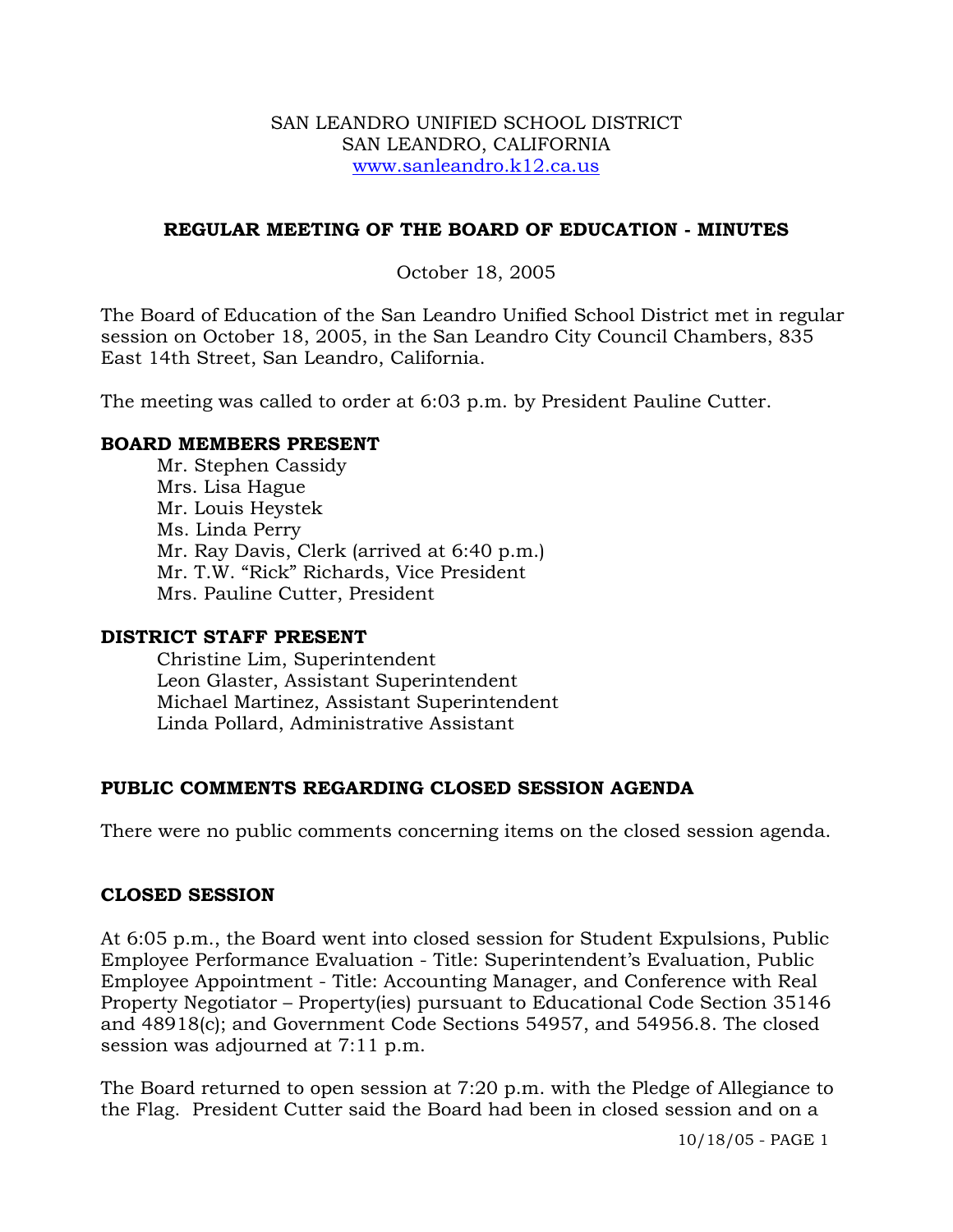motion made by Mr. Davis and seconded by Mr. Hague, the Board appointed Douglas D'Amour as Accounting Manager by a 7-0 vote.

# **APPROVAL OF AGENDA**

Mrs. Hague requested that Consent Item 3.5-C, Recommendation from Administrative Panel for Expulsion be pulled from the Consent Calendar.

On a motion made by Mr. Richards and seconded by Ms. Perry, the Board approved the agenda for the regular meeting of October 18, 2005 by a 7-0 vote as amended.

**REPORTS** Student Representatives' Reports – San Leandro High School student representative, Alison Zhao, updated the Board on school activities including Spirit Week and Homecoming this week; the theme is based on television: Seniors - Reality; Juniors – Award Shows; Sophomores – Music Television; and Freshmen – Comedy Shows; Homecoming Rally will be at 12:55 with lunch being served at 12:30 on October 21; the Homecoming King and Queen will be crowned at the homecoming dance later that night; Football game this Friday against Tennyson; "Staff of the Month" was Principal Amy Furtado; over 400 students took the PSAT test; and Key Club, Octagon, and Interact service clubs have been volunteering at local elementary schools' fall festivals.

## **PRESENTATIONS**

\* Linda Granger, Associate Principal San Leandro High School, and Andy Shyers, Voc. Ed. Department Chair, provided information to the Board regarding the proposed Metal Shop Class which is designed to be available for students in the fall 2006. The presentation included such information as: preparation work completed thus far, recommendation regarding class location and class size, anticipated equipment needs, future work still to be completed, and projected start-up costs.

 Ms. Granger reminded the Board that last spring the high school staff came to the Board with three options that included varying costs and construction needs for the placement of the metal shop program. After reviewing the options, they are recommending Option 1, converting Shop 5 into the Metal Shop.

 Ms. Granger explained that much of the preparation work of Shop 5 had been completed, but in order to have classes begin in the fall of 2006, the equipment needs to be in place by January 2006, as programming begins for students at the end of February through March. In addition, Ms. Granger said in an effort to recruit the necessary number of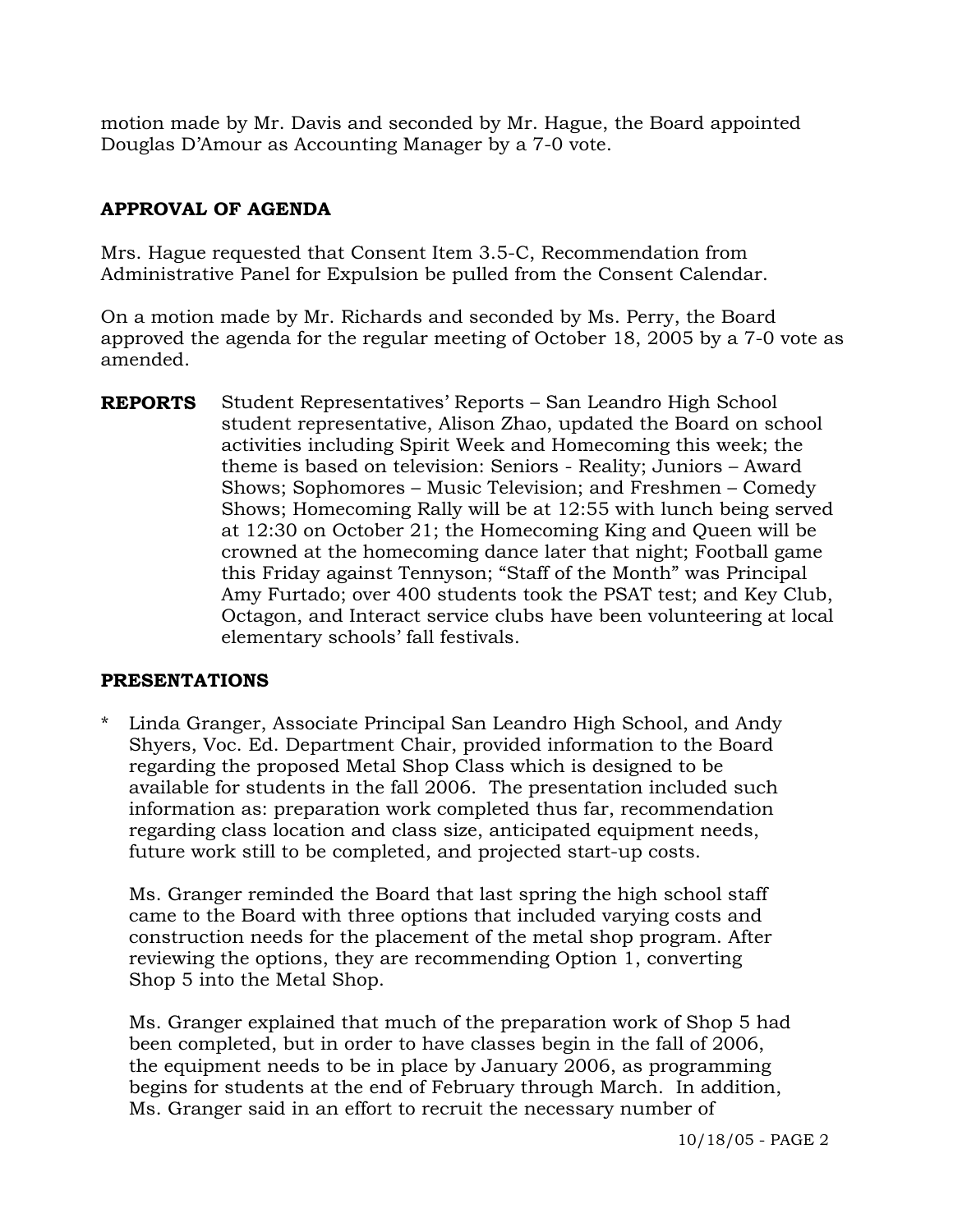students needed to offer the class in the fall, current wood, auto, and art teachers (those specializing in sculptures in metal) would use the spring to acquaint the students to their programs, so they could get a feel of what the program is about before the sign ups.

 In order to proceed with the program, Ms. Granger explained that funding would be needed to purchase the start up equipment as well as to cover continuing operating costs such as .43 FTE to run a smaller class size of 16 students per class, and roughly an additional \$4,000 per year for consumables and metal.

 Equipment needs, costs, as well as a configuration chart of equipment location in the shop were shared. Mr. Shyer said that while the equipment is expensive (prices were provide by a San Leandro company based on retail prices), they were chosen for their durability (the items will last for many years), it's basically a one-time cost, it will provide the students with a large sample of various metal skills, and will enable the students to learn complex skills. He noted that he was still researching the cost of the Foundry, which enables you to reuse your scrap, adding that it was not imperative to have it for the beginning of class, but in the long term was very good item to have.

 While the projected start up costs are substantial, Ms. Granger stressed the many benefits to the students for having this program including learning skills needed beyond high school, additional career options available, applying mathematic concepts to real world situations, fits with community needs for entry level positions in metal working, current industrial classes have more demand than the school can meet, and in the long term it fits in with the concept of creating an engineering academy.

 The Board thanked staff for the presentation; it was encouraging to see the progress, and it was a good proposal.

 In response to Mrs. Hague, Ms. Granger said that the .43 FTE was assuming a full day schedule. Trustee Hague also wanted to know if there was any way to explore community donations or support for the equipment. Ms. Granger said that would be an avenue they would like to explore; however, trying to build a program based on "if we get donations then we'll have a program" and the donation requirements, concerned her. She did reassure the Board that the school would do their due diligences to get the best possible pricing available.

 Ms. Perry asked Mr. Shyers what recruitment strategies were in place. Mr. Shyers said that students currently in enrolled in wood and auto are truly exited about working with metal and it was his experience that students love making things.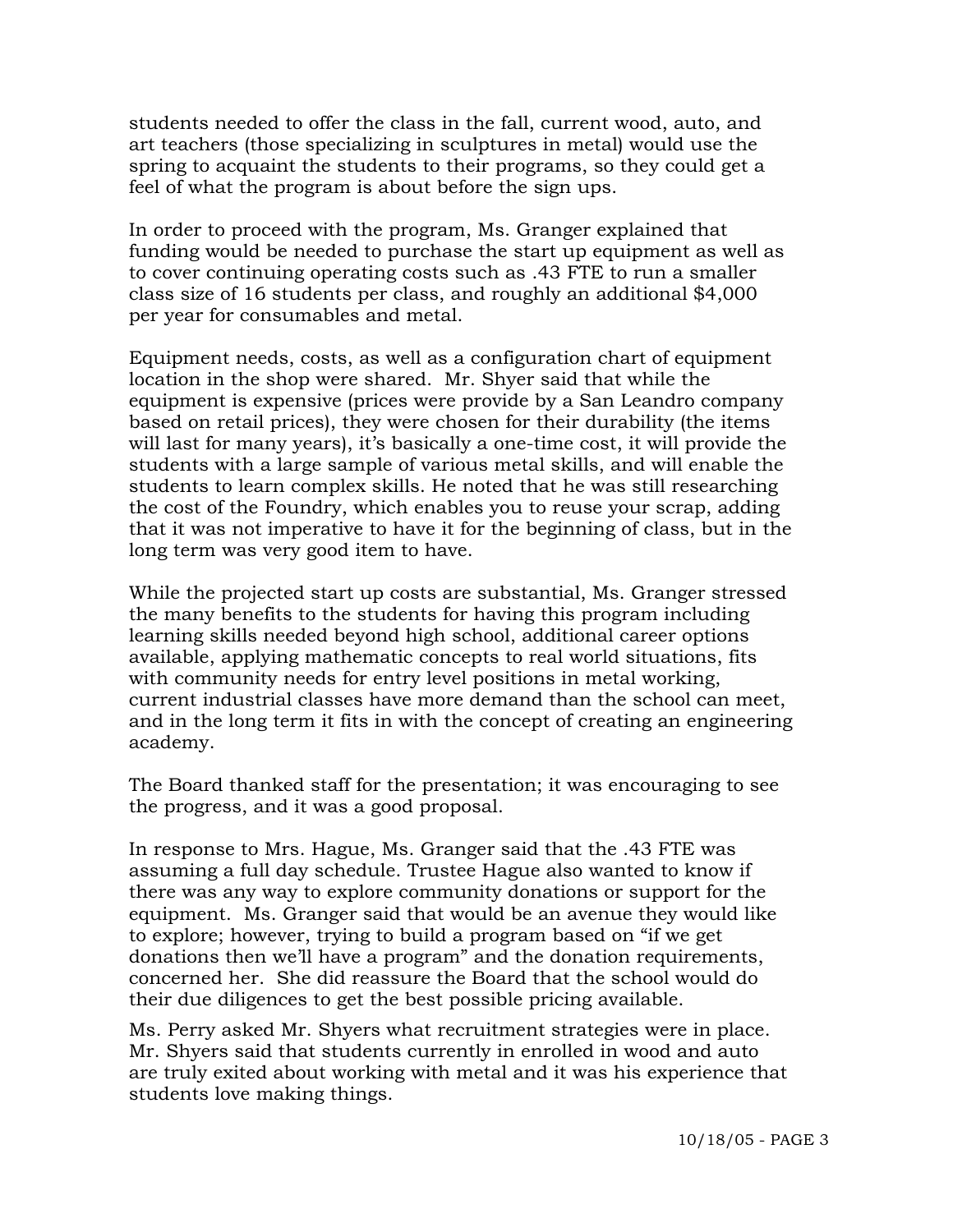Ms. Perry also wanted to know what would happen if the enrollment numbers were not received.

 Ms. Granger said they would first have to determine the minimum number of students needed to offer the class; then they would look at different configurations and "phase ins" necessary if they don't get enough sign ups, in order to have one full time teacher for the program.

 In response to Mr. Cassidy, Mr. Shyers said that all of the previous equipment was gone except for the pedestal grinders. Mr. Cassidy wished that the District could have met with the Chamber Task Force as a way of keeping that liaison with the business community, encouraging them to think about restarting that, adding that one thing that came out of those Task Force meetings was when the committee visited the metal shop/training program, and it was noted that for safety reasons, the need to keep the numbers lower in those types of classes. He agreed that students need to apply mathematical concepts outside the classroom and he would very much like to see the District look into the idea of an engineering academy possibly for the 2006-2007 school year.

 Ms. Granger responded stating that due to the timing and process, implementing an academy next fall would not be possible at this time.

 Mr. Heystek had financial concerns and wanted to know what the ending balance was expected to be. Mr. Glaster explained that the projected ending balance would be included in the Unaudited Actuals' presentation later this evening. Mr. Heystek explained that while he supports the concept and it's something that needs to be done, we need to be mindful of spending money we haven't budgeted for.

 Mr. Davis agreed with Mr. Cassidy's comment that the District needed to close the loop with the Chamber, suggesting that sharing this information with them would be a good start.

 Mrs. Cutter asked about the estimated enrollment and the possibility of creating a "wheel" if the enrollment was not reached, which would allow students to "get a taste" of what was begin offered.

 Ms. Granger would be very surprised if there wasn't enough interest to offer some sections of metal, adding that the program will grow and if there is not enough interest for one full time teaching position next year, she anticipated at least one part time.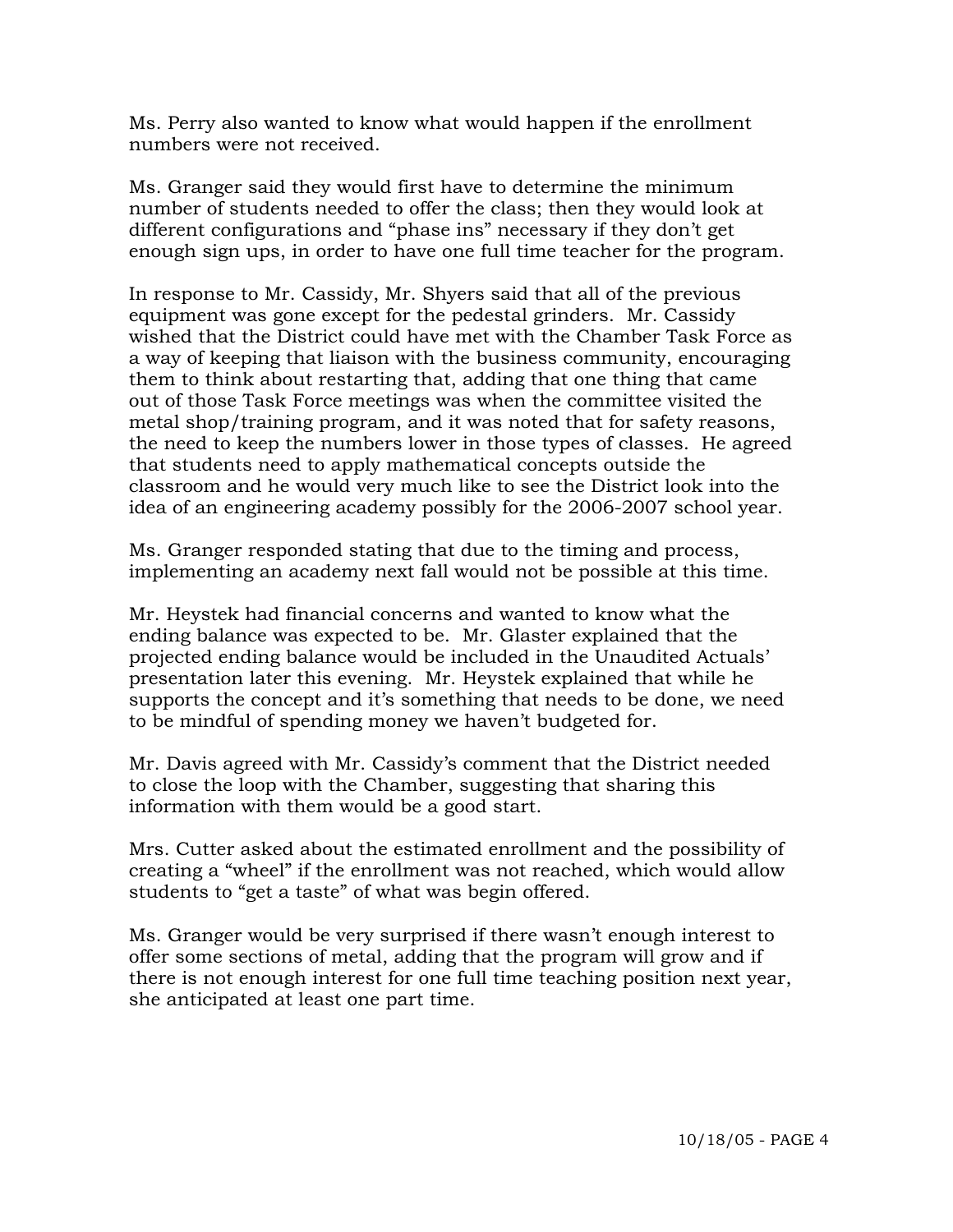\* Elvia Teixiera, Principal, Mary Camezon, School Assistant & Intervention Team (SAIT) consultant, and Debbie Wong, Director of Curriculum, shared the third School Assistance and Intervention Team (SAIT) Monitoring Report for Washington School.

 Mary Camezon explained that the consultants met with the site leadership on Sept. 9 and collectively completed their third monitoring report, which reflects what has been accomplished in the corrective action plan up to Sept. 9.

 Ms. Wong reported that principals had an opportunity to witness the monitoring of the reading and math programs, with a walk through Washington Elementary today.

 Ms. Wong explained that the teams reviewed the progress along identified benchmarks in each of the nine essential components of the plan, and Ms. Teixeira and she shared the ratings (minimally, partially, substantially, and fully) provided by the SAIT consultant team.

 Ms. Camezon reminded the Board that the goal is to exit the state process as soon as possible, stating that Washington exceeded its API growth targets in 2005, adding that this year the focus will be on improving instruction in mathematics with AB 466 training and continuing implementation of Board Math and Math coaching, and if Washington meets its goals this year, then they will exit the program. However, if they do not meet the targets, Ms. Camezon said that, depending on the growth spread, the school may continue with the corrective action plan at written; or enter Phase II, where a more specific plan will be developed and SAIT consultants will conduct classroom visitations of classrooms that did not show growth and provide targeted support. The next monitoring visits would be January 13, 2006, and April 28, 2006, with the scores being released in August 2006.

 Mr. Cassidy congratulated Washington on their success last year and the improvement of the 5th grade Math and English test scores. He asked about demographic breakdown percentages of English Learners. Ms. Teixeira said that staff had been talking about the achievement gap and was looking at that type of data, but she did not have the information with her.

 Mr. Cassidy said that based on test scores he has seen, there seemed to be a huge spread on the English Language Arts test between English learners, English proficient, and English only and wanted to know what steps would be taken towards improvement of English learners' achievement.

Ms. Teixiera explained that because that subgroup is growing, the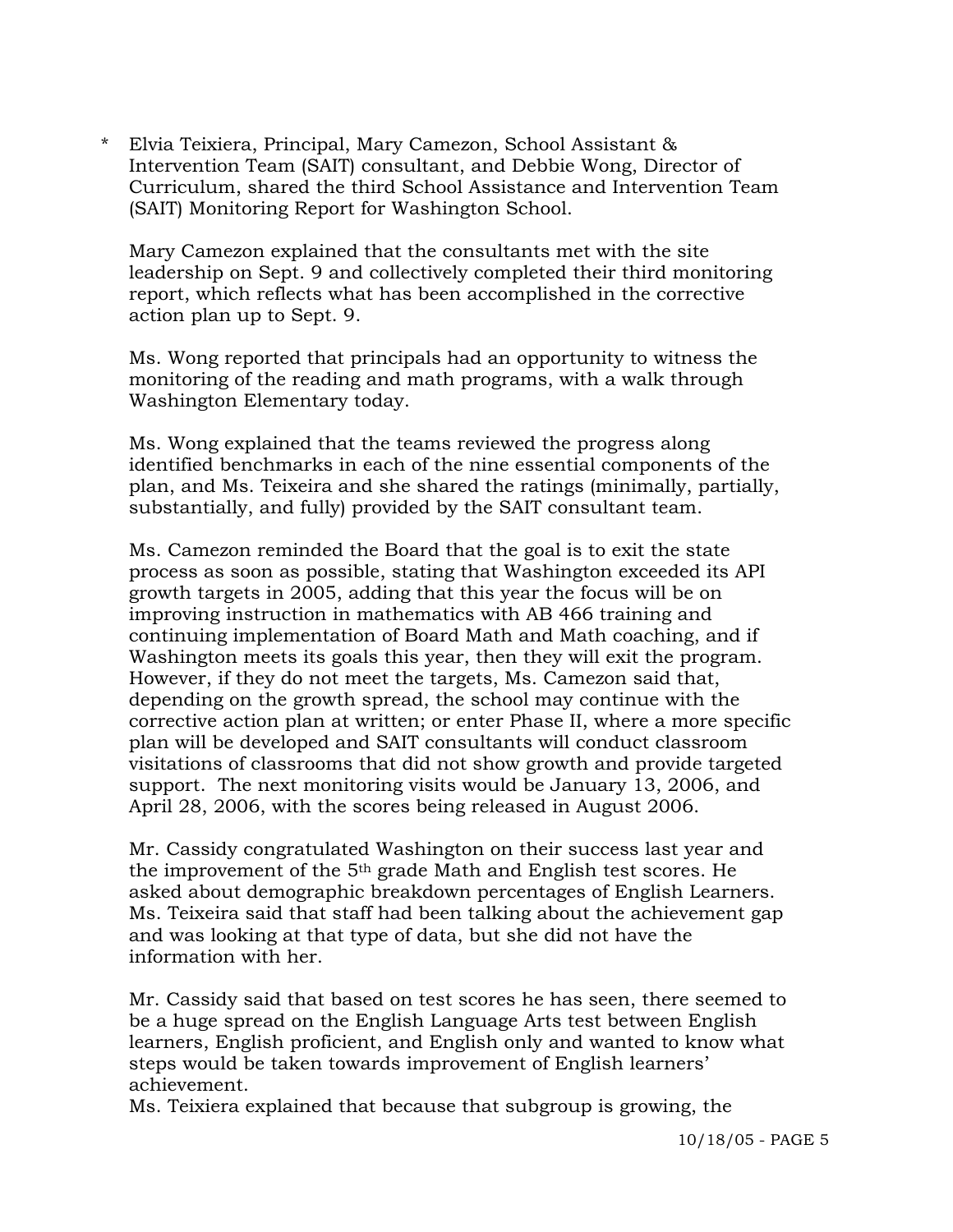teachers in the bilingual classes developed an ELD assessment calendar to guide them in lesson planning for English learners, in addition to the English Language Arts assessment schedule. Despite the fact that the achievement gap has narrowed, Ms. Teixiera said that there was still a lot work to done in that area.

 Ms. Wong added that the District is looking at ELD assessment across the board using Edusoft, noting that in the past ELD at the school sites had been inconsistent in use of materials, but with the implementation of Houghton-Mifflin and Avenues this fall, we now have consistent materials to build upon across the grade levels and improve student achievement. Ms. Teixiera said that a trainer from Houghton-Mifflin provided training around the use of the EL handbook, which helps teachers strengthen their ELD program. Ms. Camezon added that one of the team members is an EL expert and keeps a very close eye on the work around English learner achievement.

 Mr. Cassidy was interested in learning more about the Edusoft software program. Ms. Wong said that the Board would be receiving a packet describing Edusoft and that these are standard-based assessments – Elementary grades based on Houghton Mifflin reading materials, and middle grades for the reading part is modeled after CST test on STAR. She explained that elementary students are tested three times a year and middle schools quarterly, and that teachers can access the results immediately after they are scanned into the machine.

 President Cutter reported on how pleased she was when she attended Washington's Back-To-School Night and saw the enthusiasm and heard the positive comments made by the teachers regarding the principal and her support. She congratulated Ms. Teixeira for all of her efforts in making this a team effort and making people feel valued.

- \* Dennis Cooper, Program Director, and Don Azevedo, Construction Manger, from Harris & Associates provided a status report of the current district facility projects including project scope and projected completion times. Highlights included:
	- $\bullet$  Bancroft refinished gym floor
	- $\bullet$  Jefferson new teaching walls
	- Madison new backstop diamond, classrooms, and parking lot
	- John Muir refinished gym floor and new parking lot
	- San Leandro High School new wrestling & weight rooms; new team room in progress; conversation of Shop 5 to Metal Shop; modernization of pool building; replacement & new classrooms, noting that special shades were added to the windows to prevent breakage

y Roosevelt – new air conditioned library media center

Other projects included window replacement at John Muir, Garfield,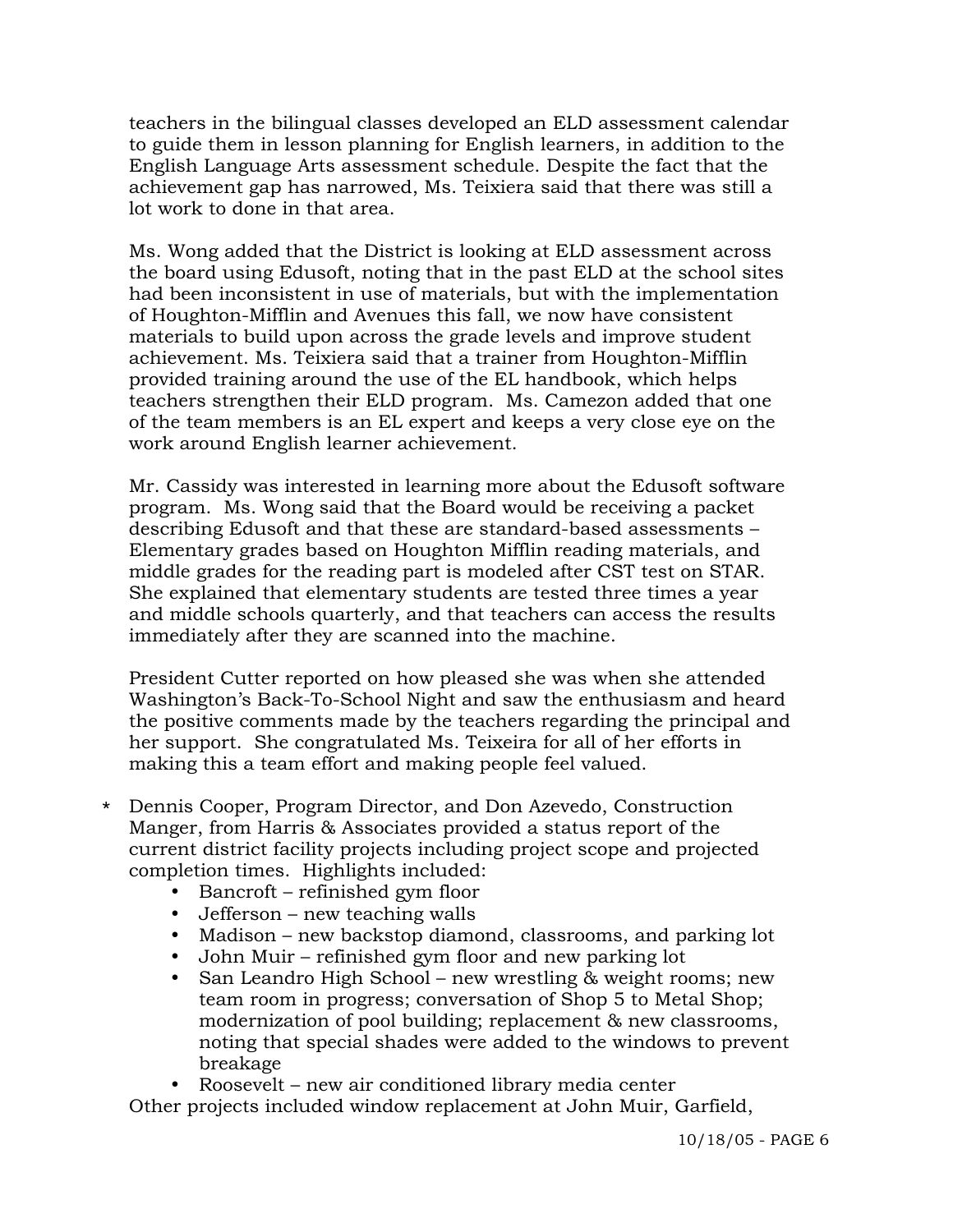Monroe, and Wilson elementary schools; new Adult Eduation facility at John Muir, and new fire hydrants and chemical storage at the high school.

 President Cutter appreciated the update which indicated that projects are being completed on time and within the budget allocated.

 Mrs. Hague was exited to see what was happening at the sites. She had a concern about the security of the computer lab. Mr. Glaster said that he would look into that and report back to the Board. Mr. Azevedo indicated that the computer lab was not in a remote location, and there was security on the doors; however, adding the special shades that are on the other buildings might be something to consider.

 Ms. Perry said that it has been a refreshing experience working with Harris & Associates and thanked them for the success. She asked about the Jefferson field completion timeline.

 Mr. Cassidy asked for an update on the bleachers at the high school pool. Staff said that the bleachers were gone, and Mr. Glaster added that they haven't looked at ways to fill in the space as of yet. President Cutter thought that the student leadership team would offer suggestions on possible fund raising ideas to cover some of the expense.

 Mr. Cassidy wondered if any type of dedication of the new gym floors was planned as a way of publicizing the great work that is being done. Superintendent Lim said originally it was going to be featured at Back-To-School-Night; however because of the sad incident that occurred at Bancroft, it did not take place.

 Assistant Superintendent Leon Glaster updated the Board on the Jefferson New School field completion schedule. He said that the storm drain system on the new field was scheduled to be completed on October 31; the asphalt work is expected to be completed around November 7, along with demolition of the old ramp and the construction of the new ramp around the multipurpose building. The sod is scheduled to be installed the week of November 15, which is about 45 days later than originally expected. There has been some concern regarding the playing field. Mr. Glaster said that he has met with the principal and the contractors in an effort to expedite the completion date, but it looks like completion will not be done until mid December.

The Board appreciated the efforts being made to speed up the process.

\* Assistant Superintendent for Business Services, Leon Glaster, and Business Manager, Bruce Colby, presented the 2004-2005 Unaudited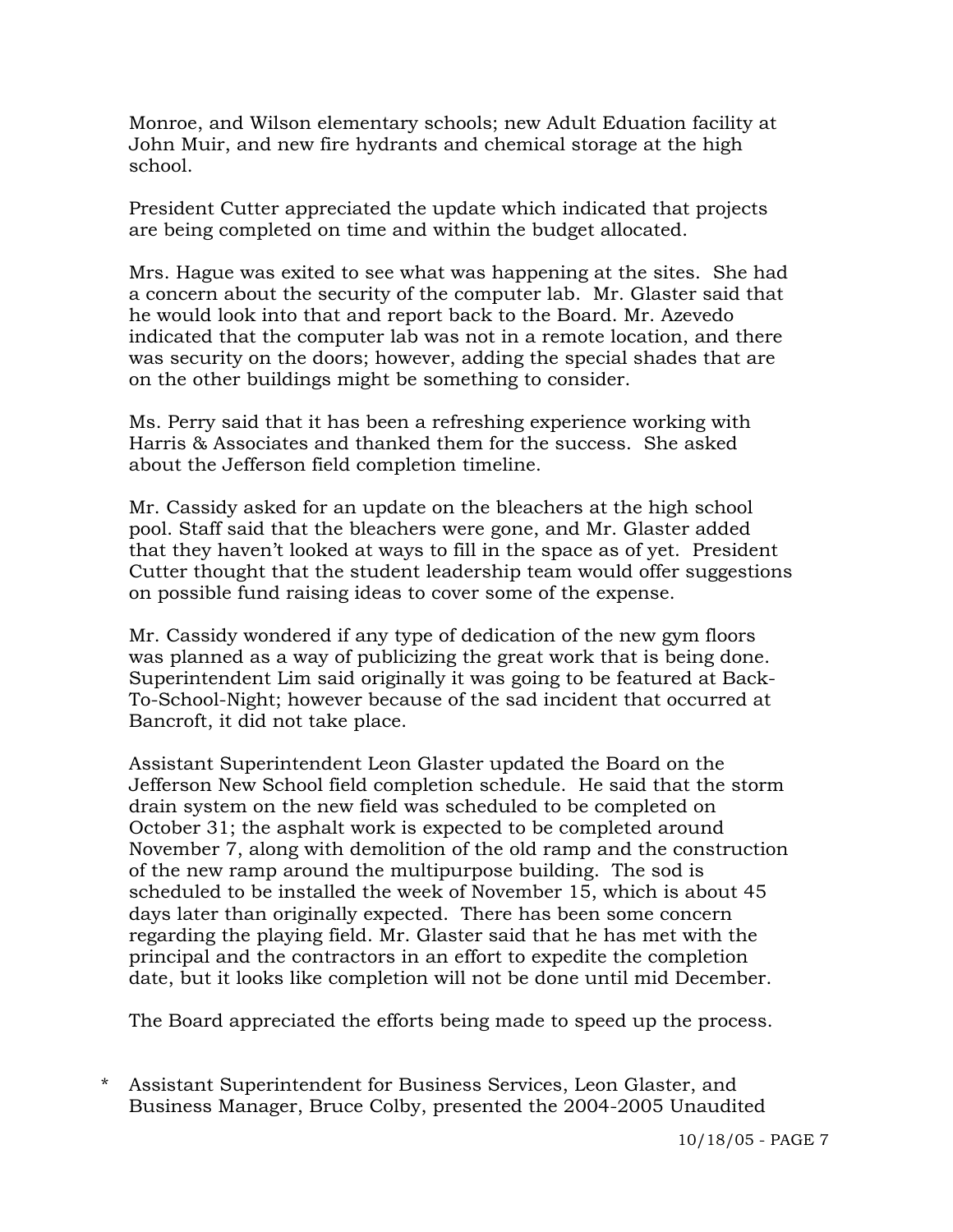Actuals/2005-2006 Preliminary Multi-Year Projections.

 Prior to the presentation Mr. Glaster commended Business Manger, Bruce Colby, and the Business Office staff for their dedication, and tireless hours of work analyzing the financial records and closing the 2004/2005 District books.

 Mr. Colby said that the 2004-2005 Unaudiated Actuals includes documentation of all fiscal transactions of the District, validates the District's true financial position for the budget year period from July 1, 2004 through June 30, 2005, our forecasting processes, and is the basis for our beginning fund balances and trends for 2005-06. The presentation included summary information for the General Fund (unrestricted and restricted) and all other Funds in the District including Adult School, Cafeteria, Deferred Maintenance, Special Reserve, Building, Capital Facilities, County (State) School Facilities, Bond Redemption and Self Insurance.

 Responding to a question that was raised earlier regarding the funding sources of new projects, i.e. metal shop, Mr. Colby explained that there is \$382,166 in the Contingency Reserve of the Unrestricted General Fund to cover those types of expenditures.

 Mr. Colby pointed out that the General Fund is balanced for the 2004- 2005; we have met the state reserve requirement of 3%, plus a little more, but is still below the statewide district reserve average; a Retiree Benefit Reserve is in place, which may be required in the near future for the GASB 45 compliance on funding of retiree benefits liability, and we have restricted carryover to help our educational goals and objectives.

 Mr. Colby said the District had a good year. The 2004-05 Unaudited Actuals were within reasonable expectations, and we have little better Ending Fund Balance; however, enrollment decline, inflation, salary agreements, and accounting adjustments would be budget challenges as the District starts planning for the 2006-07 fiscal year.

 Responding to Mr. Cassidy, Mr. Colby said that revenue limit ADA for last year was 8,413.54 which was about 95% attendance, adding that this year we are down by approximately 70 students.

 Regarding the retirement expenses fund, Mr. Cassidy asked if that was in anticipation of accounting changes and was it necessary to create that fund. Mr. Colby said it was not necessary; however, it was a growing liability on the District, so by creating the fund, it would give the District a cushion to cover the increases in the 2005-06 and 2006-07 years, if the money was needed.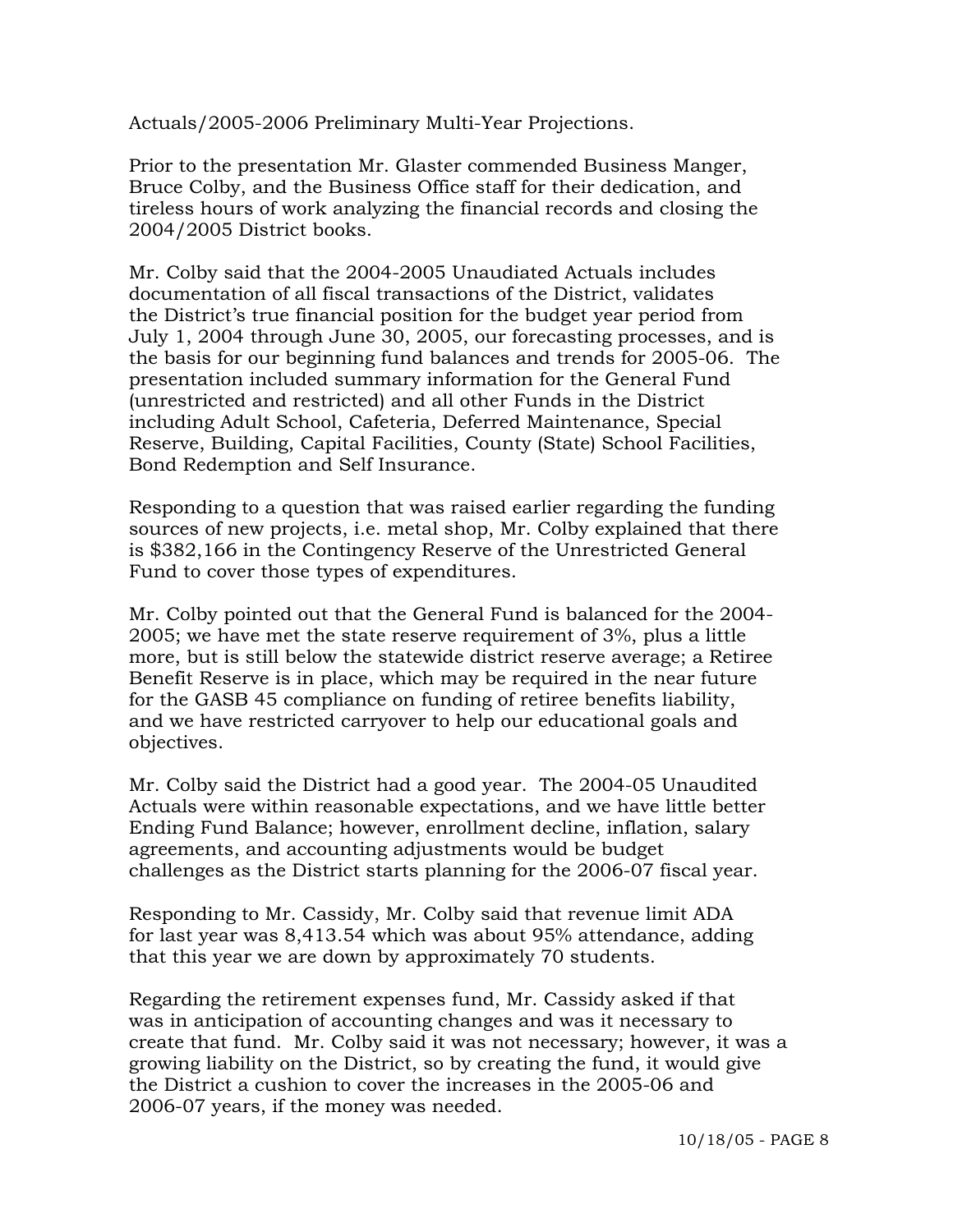Ms. Perry thanked staff for all the information and hoped that the enrollment doesn't decline as significantly as many other districts in the County.

 Mrs. Cutter asked for an update on SLTA reimbursement payments for past years.

## **PUBLIC TESTIMONY ON NON-AGENDA ITEMS**

None

# **REPORTS**

- 1) Correspondence Clerk Davis reported receiving an email from Vicki Woolworth regarding the fence at San Leandro High School.
- 2) Superintendent's Report Superintendent Lim showed a video of the unveiling of the Warriors' newest Reading and Learning Center at Wilson Elementary School which took place today. Four Warriors, along with school officials and Trustees Heystek and Perry were in attendance. Following the grand opening and unveiling, Warriors players, and school officials participated in various reading activities and students were presented a "Read to Achieve" T-shirt donated by the Ross stores.

She also announced that the "Focus" on San Leandro Schools is out and will be mailed tomorrow; Board members should have received the CD from the October 17 Community Forum presentation. Ms. Lim thanked Cindy Cathey for training all of the administrators on Walk-Throughs and the first official administrative Walk-Through was at Washington, which was quite a learning experience to observe what is occurring at that site, i.e. math boards in every classroom; coherence of the Houghton Mifflin program; and all the teachers doing same things, which has made the real difference. She said that team Walk-Throughs are scheduled for every other month.

Mr. Cassidy wanted to know that, in addition to the refurbishment project at Wilson, did the Warriors upgrade the library collection. Ms. Lim said that the Warriors donated some magazines, books, T.V., and basketballs, adding that the District is working with them to get a reduced rate on a \$4,000 bar coding system for the inventory in the library.

Mr. Heystek said that it was the most organized media event that he has ever seen happen in our District.

Ms. Perry said that the Warriors' mascot "Thunder" entertained the students while they waited until the Warriors arrived. The students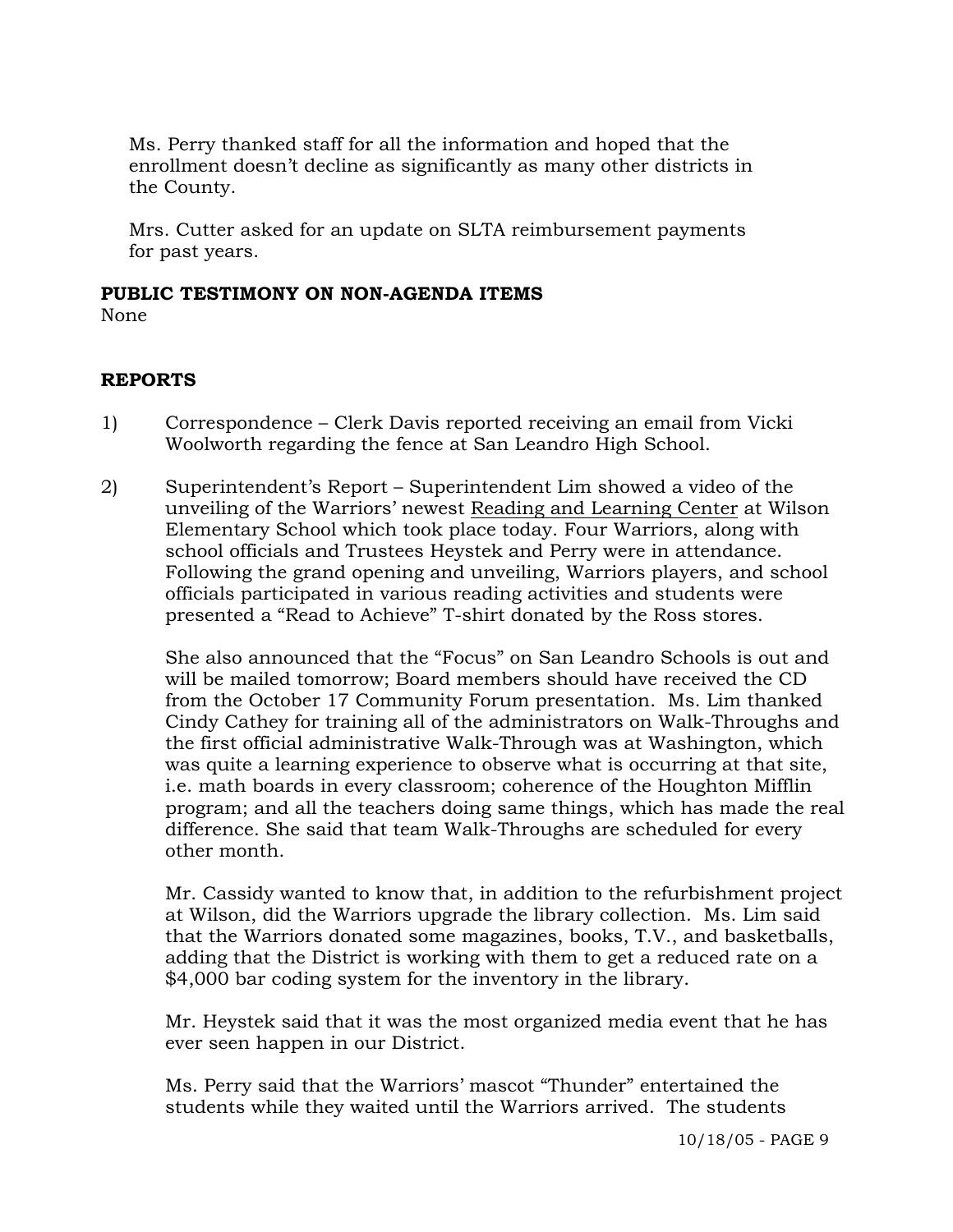received a Warriors goodie bag which included a book, along with a visor, a ball, and other mementos. Superintendent Lim said that all the fourth and fifth grade students were given tickets to either the game on October 19 or Saturday, October 22.

Mrs. Cutter suggested that if people wished to donate a book to help with the library, Wilson had a list of books that were needed.

- 3) Board Committee Reports
	- Communication Mr. Cassidy reported that they met on October 14. A cost analysis showed that approximately \$700 was spent to produce the newsletter, with Mr. Cassidy indicating that half of that cost was for employee overtime, and \$175 went to the Estudillo Estates Homeowners Association for distribution to their members. It was decided to issue the one-page newsletter every other month in the ongoing effort to inform parents. A flyer insert for the San Leandro Chamber was planned for November, with the next parent community newsletter going out in December. The next communication meeting is scheduled for Friday, October 21. Mr. Cassidy plans on using an abbreviated version of the Community Forum presentation when he speaks to the Chamber later this month.

 Mrs. Cutter added that with the help of Mr. Cassidy, a letter was sent to the City regarding the District Parks and Recreation Commission representative. Unfortunately, the issue was voted on before the City received the letter.

- Facilities/Technology Mrs. Cutter reported that the committee met on October 13 and discussed the following items:
	- 2003 Muir New Wing Growth Project they are looking at areas to spend the remaining funds i.e. parking and turnout, so that the District will not lose funding.
	- Burrell Field Bleacher Construction
	- San Leandro High School Gating Proposal additional information, including costs, is needed before proceeding. Mrs. Cutter would also like to give the San Leandro High School student Leadership Team another opportunity for input. Mr. Cassidy added that if the proposal is approved, construction should take place during the winter recess.
	- Bancroft Field Grant Update
	- District Construction Projects Update which was presented tonight.
- Finance Mr. Richards reported that the committee met October 12 and reviewed the 2004-2005 Unaudited Actuals, which came before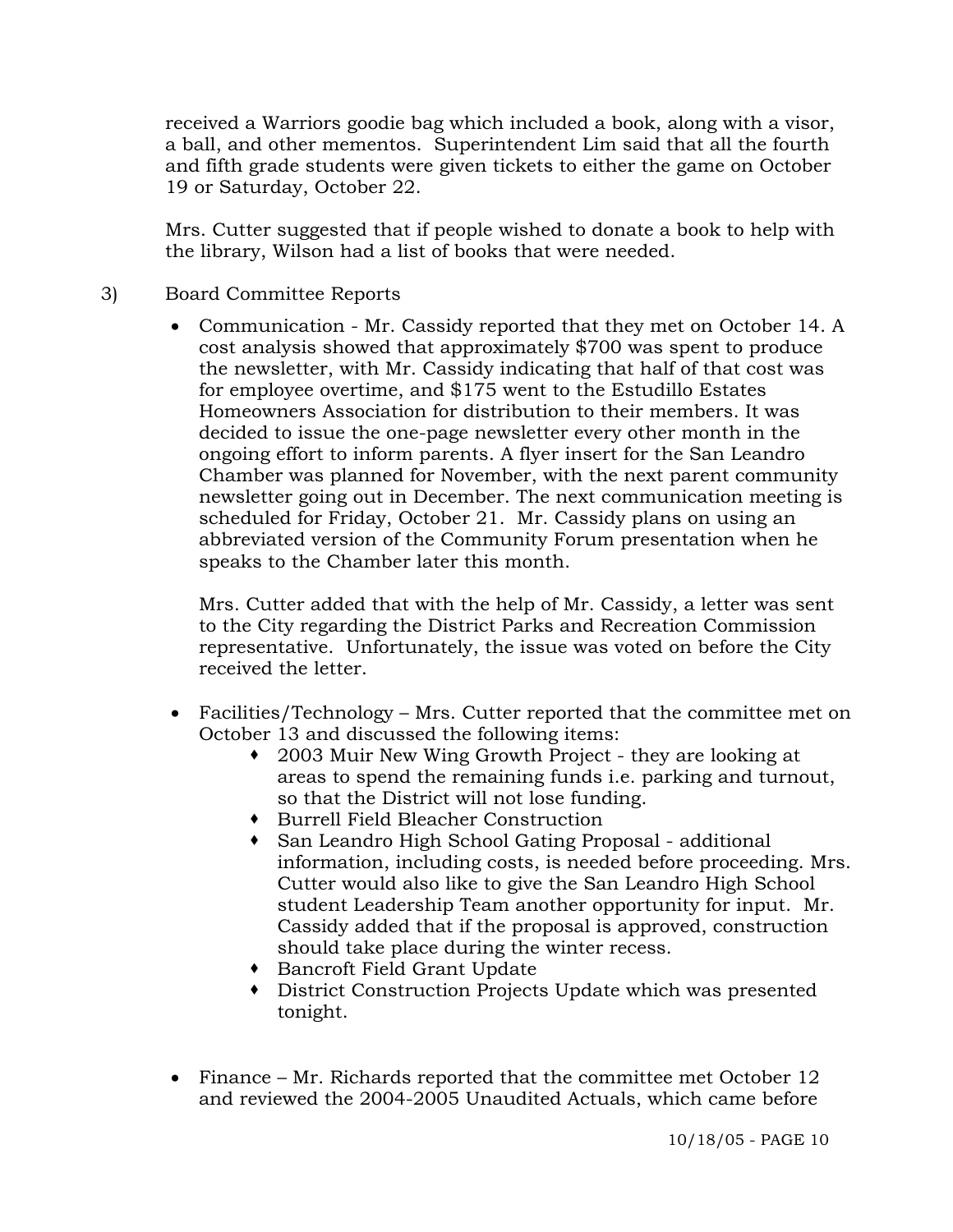the Board tonight.

# **PUBLIC COMMENT**

• Billy Campbell addressed the Board on the possible approval of the Lead Custodial Pilot Program, thanking Superintendent Lim for recognizing that there was a need, working with staff to fill that need, and supporting a program that will provide equity at every site.

# **CONSENT ITEMS**

Mr. Davis requested pulling Consent Item 3.1-C, Acceptance of Donations for some questions that he had.

# General Services

| $1.1-C$                             | Approval of Board Minutes – September 19, 2005                                                                                   |
|-------------------------------------|----------------------------------------------------------------------------------------------------------------------------------|
| <b>Human Resources</b>              |                                                                                                                                  |
| $2.1 - C$                           | Acceptance of Personnel Report                                                                                                   |
| <b>Educational Services</b>         |                                                                                                                                  |
| $3.2-C$                             | Non-Public School Contracts                                                                                                      |
| $3.3-C$                             | Proposed Stipulated Expulsion Recommendation                                                                                     |
| $3.4-C$                             | Recommendation from Administrative Panel for Expulsion                                                                           |
| $3.6-C$                             | Recommendation from Administrative Panel for Expulsion                                                                           |
| $3.7-C$                             | Stipulated Suspended Expulsion Recommendation                                                                                    |
| $3.8-C$                             | School Assistant & Intervention Team (SAIT) Monitoring Report                                                                    |
| Business, Operations and Facilities |                                                                                                                                  |
| $4.1-C$                             | Intra-Budget Transfers                                                                                                           |
| $4.2-C$                             | Resolution #05-47 to Declare Certain Equipment Surplus and/or<br>Obsolete                                                        |
| $4.3-C$                             | Health & Safety Retrofit Modernization of Bancroft and John Muir<br>Middle Schools - Release of Retention Payment No.2 (Partial) |
| $4.4 - C$                           | 2004/2005 Financial Unaudited Actuals                                                                                            |
|                                     | 10/18/05 - PAGE 11                                                                                                               |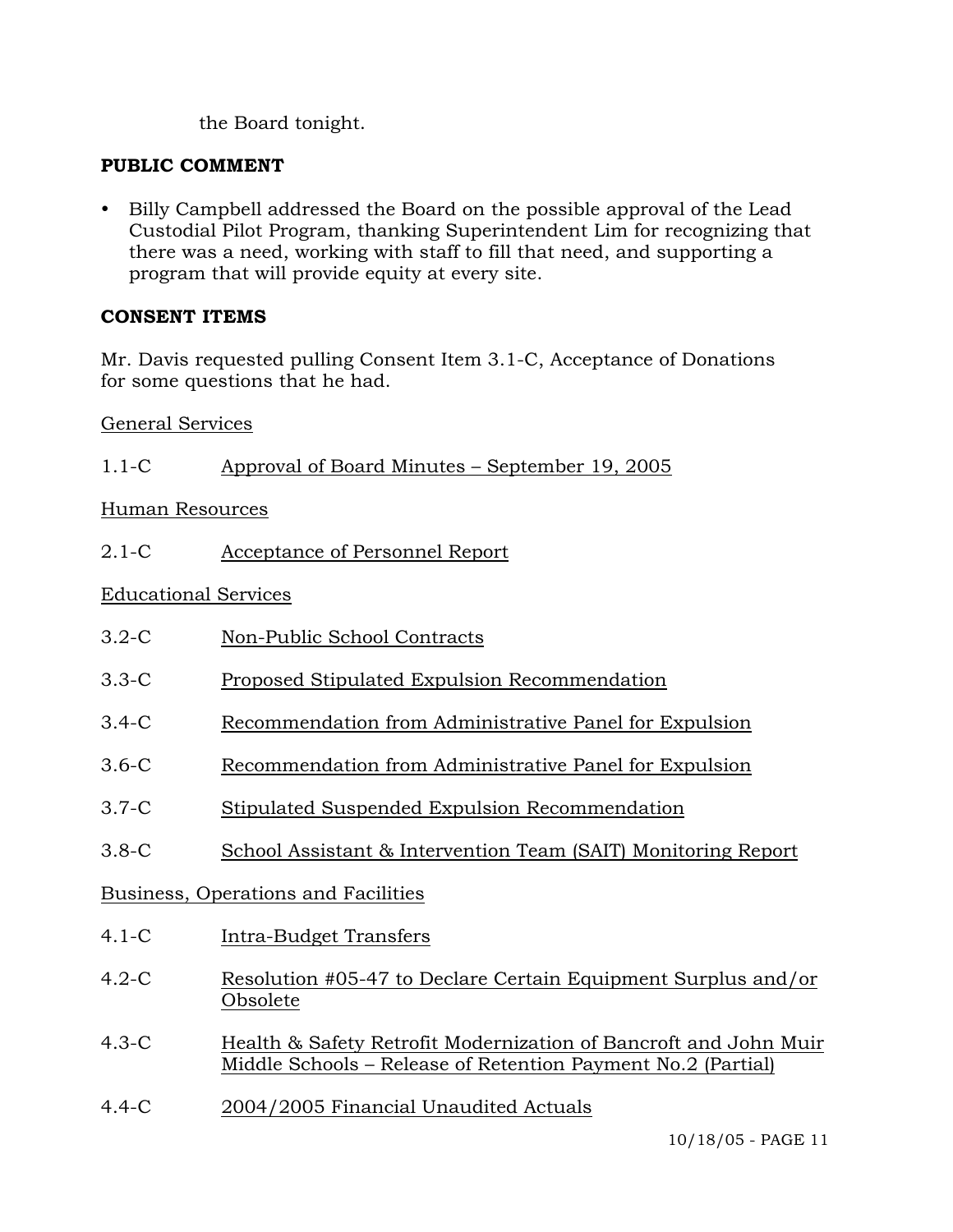# 4.5-C Resolution #05-48 Gann Limit

## 4.6-C Lead Custodian Pilot Program

On a motion made by Mr. Richards and seconded by Mr. Davis, the Board approved the consent items with exception of Consent Items 3.1-C, Acceptance of Donations, and 3.5-C, Recommendation from Administrative Panel for Expulsion by a 7-0 vote.

### Educational Services

### 3.1-C Acceptance of Donations

Mr. Davis felt that the policy for acceptance of donations was inconsistent, and asked for clarification on the process for forwarding items to the Board for approval, adding that he has not seen his donation on a listing. Superintendent Lim explained that the principals forward requests to Educational Services where a list is consolidated and brought forward to the Board.

On a motion made by Mr. Davis and seconded by Mrs. Hague, the Board approved Acceptance of Donations by a 7-0 vote.

## 3.5-C Recommendation from Administrative Panel for Expulsion (pulled)

On a motion made by Mrs. Hague and seconded by Mr. Davis, the Board approved to extend the expulsion of student E7-05/06 through the spring semester of 2005-06 by a 7-0 vote.

### **CONFERENCE ITEMS**

### General Services

1.1-CF Procedures for District-wide Fundraising Benefits The Board discussed and considered approving the District-wide benefit event procedures.

> President Cutter explained that this proposal came about following her request that a procedure be developed that would provide a more equitable process of disbursing proceeds from such events as "Holidays with Lenny Williams" and any future benefits, adding that she has discussed this with Trustee Richards, who played a significant role in the production of this benefit event. As a result of a meeting, strategies were developed regarding control of ticket sales, and proposed a Music Mini Grants application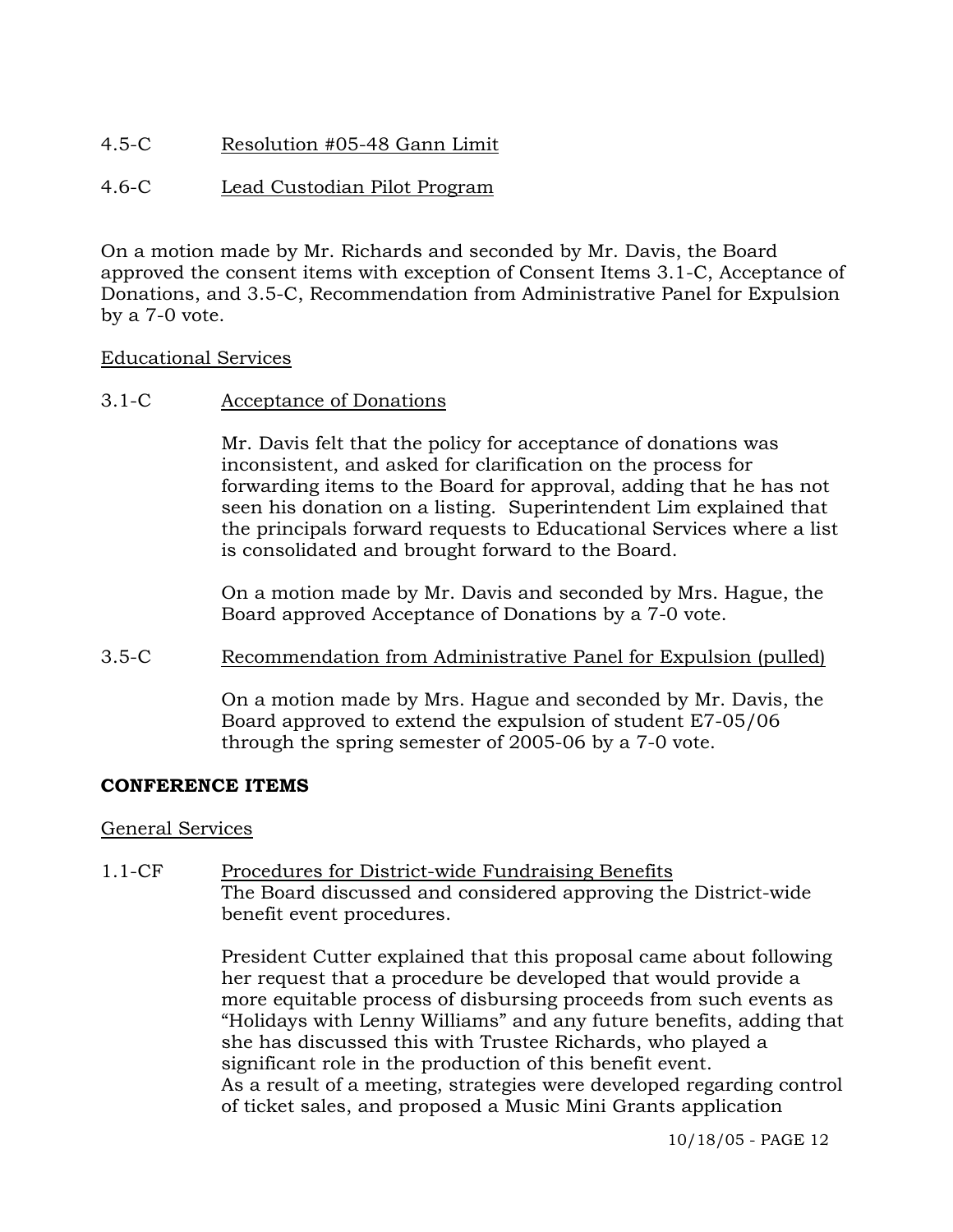process for the Lenny Williams concert, adding that applications will be accepted until all of the funds for the current year have been disbursed and proposals will be reviewed by a Music Mini-grant committee comprised of an Ad Hoc committee of the Board, one district elementary and one secondary district vocal or instrumental music teacher, and two staff members from Education Services.

Mr. Richards felt that by increasing the committee to seven members rather than a three or four person review team, it would be more difficult getting everyone on the calendar for approval of the applications.

Mr. Davis was confused on what form of action was being recommended and suggested that this be forwarded to the Policy Committee for their review.

Mr. Richards explained that last year's benefit was promoted by John Muir Middle school and proceeds from that event were used to purchase risers for the Muir school choir and that event was produced by an outside organization which was not part of the District. This year, "Holidays with Lenny Williams" musical event was expanded district-wide with the event taking place at the high school and an internal control process was developed to provide fiscal and operational control of the event by the District Business Office. He said that ways of dispersing the money equitably was discussed at the meeting and that was why the idea of a mini grant proposal was brought forward, adding that more than the projected \$15,000 may be available for this program.

Mr. Richards reviewed the strategies discussed regarding ticket sales for this event including giving each site a block of tickets to sell, adding that sites would still be eligible to receive money whether or not they sold the tickets. The music teachers felt that the grant application process was the best way to approach this whereby each site would provide a list of their needs. Mrs. Hague added that by having the sites develop a plan on how they want to spend the money, the likelihood of the money going to fund that need was greater.

Ms. Perry liked the composition of the mini-grant committee because it combined the perspective of the community and District which fits into the District's Arts plan. Concerns for her included teachers awareness of the program and fiscal and ticket control. Responding to Ms. Perry, Mr. Richards reiterated that this is "one time" money, and that the music teachers are aware of the program. Once the concert is over, all funds are accounted for, and expenditures are made, teachers can then apply for the grant.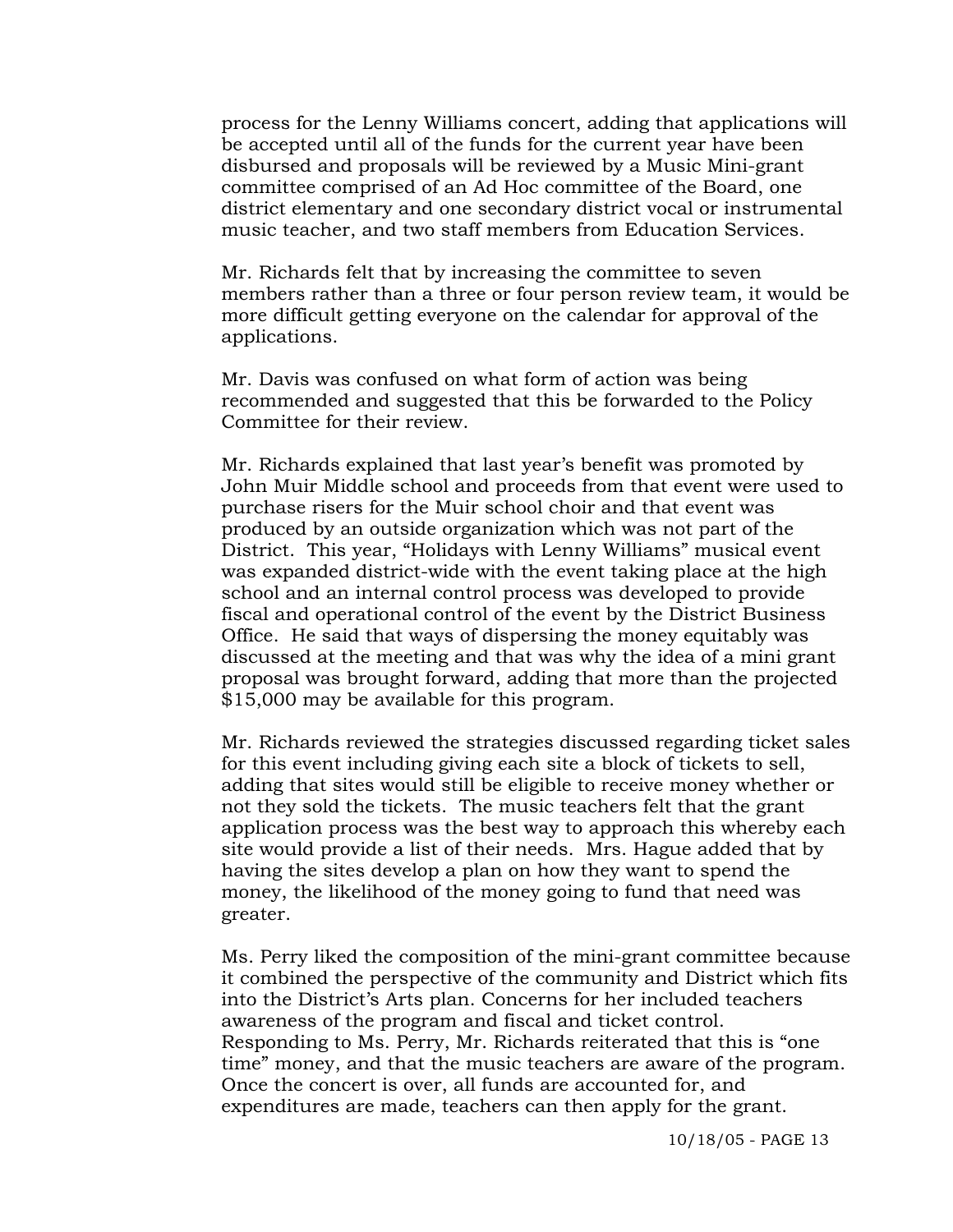Superintendent Lim said tickets have been delivered to the principals and instructions will be finalized at the Leadership Team meeting on Friday. Mr. Richards said that Dec. 2nd would be the last day to sell tickets and those not sold would be returned to the District, adding that that flyer that was prepared indicated that if you were interested in attending, to please contact any school site.

Mr. Cassidy appreciated the tremendous work involved and thanked Mr. Richards for his leadership and hoped that it would be a great success, and raise a lot of money. Regarding the issue of sponsorships, Mr. Cassidy felt that there needed to be a greater transparency up front on how the sponsorship works, so that everyone would have the opportunity to participate. He believed that ADA distribution would be a more efficient and equitable process because it would be based on the number of students at each site. He thought the mini-grant proposal only reinforced the leads for those schools who already had better established programs. "You do not want disparities that currently exist reinforced", adding that he felt that there was a real inequality within the arts enrichment program in the District.

Mr. Heystek agreed with his fellow Board members that the success of the event last year was due largely to Mr. Richards' leadership and hoped that this event would be a success. However, his concerns focused on exactly what type of event this was, i.e. public or private, the extent of the District's involvement, and should this be District-sponsored, raising questions such as, had there ever been an admission-only concert in the past, and if so what did they charge and where did the money go, how did the project come about, and how it should be organized. It was his suggestion that an outside organization produces the event and decides how the proceeds should be dispersed as a non-district entity. Another concern he had was that it was a San Leandro Unified School District program and that plans had already been conducted without the District's involvement.

Mr. Davis said that a lot of ideas were shared, reiterating his suggestion that the Policy Committee develop a procedure for this event or similar events and refine the current policy.

Realizing that "Holidays with Lenny Williams" had already been publicized, Mrs. Cutter suggested that should this event become an annual benefit, then the Policy Committee would review and develop procedures.

Mrs. Hague said that equity was a tremendous issue for her and appreciated the concern of the Board, encouraging the members to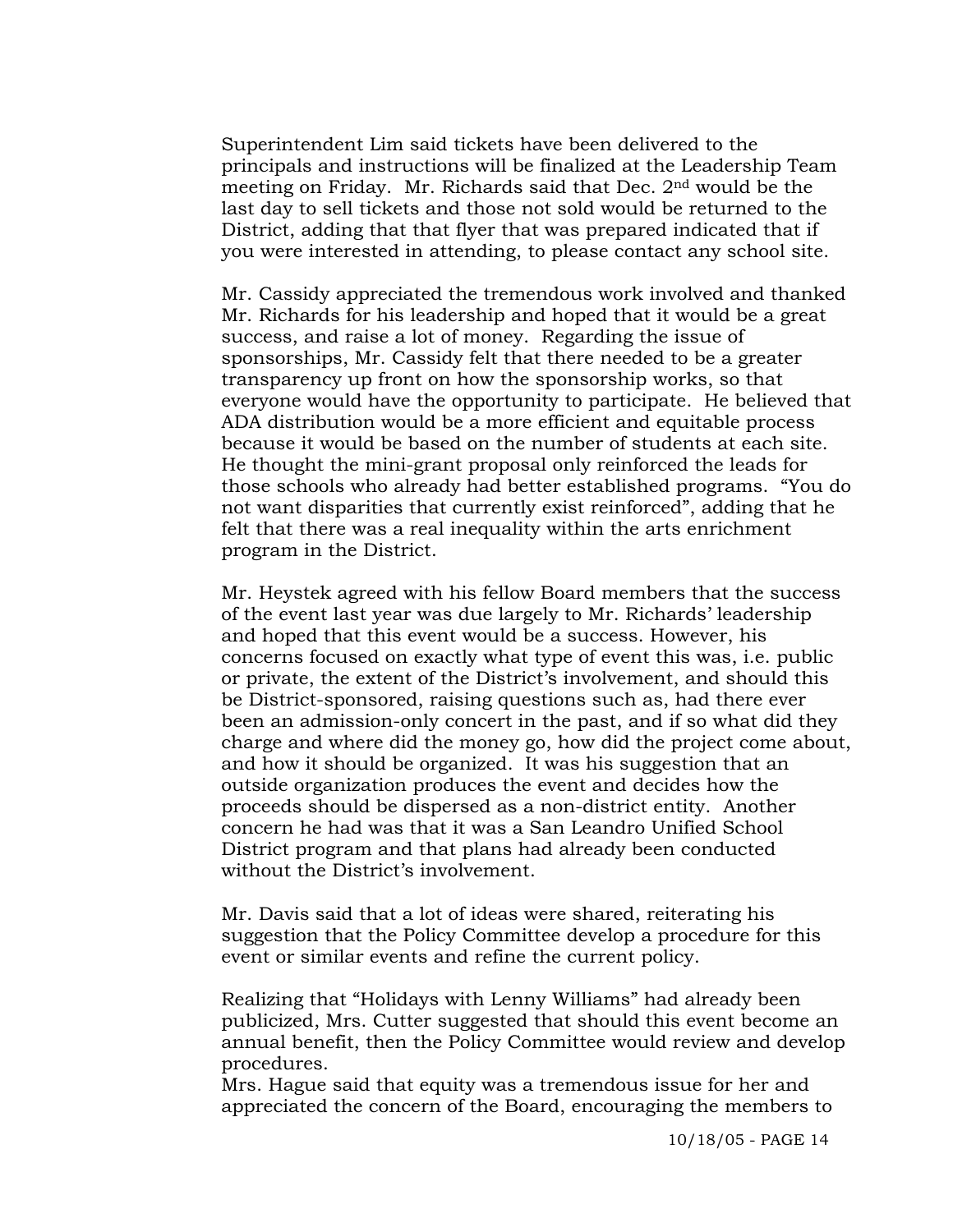continue to look at ways to address the massive inequities that happen both at the elementary and secondary levels in terms of what is available for our students.

Prior to the vote Mrs. Cutter felt that including an Ad Hoc committee of the Board on the Music Mini-Grant Committee would be a fair process.

On a motion made by Mrs. Hague and seconded by Mr. Richards the Board accepted the district-wide benefit event Music Mini Grant Proposal as presented for the "Holidays with Lenny Williams" benefit, agreeing to review it again at a later date, if necessary, by a 6-1 vote. Mr. Heystek voting no.

### Educational Services

### 3.1-CF Metal Shop Equipment Purchase for Basic Metal Shop Class

The Board discussed and considered approving a \$50,000 start up fund to purchase the needed equipment to offer the Basic Metal Shop class at San Leandro High School

Mrs. Cutter understood that the actual amount of start up fund needed was \$72,000 and wanted to know the will of the Board.

Prior to voting on Mr. Davis' motion to approve up to \$72,000 for start up funds for the Basic Metal Shop at San Leandro High, and because of his concern for the funding source and its fiscal impact on the District, Mr. Heystek again asked Mr. Glaster what the projected ending fund balance for 2005-2006.

Mr. Glaster said that currently \$382,000 is undesignated and available.

Mr. Heystek reminded the Board that this undesignated money would be needed to cover additional energy costs, and all the risks outlined in the Unaudited Actuals presentation, i.e. legal services that might exceed the budget. While he would support this expenditure, he reminded the Board to be mindful of the Finance Committee's advice to resist the temptation to "eat into that balance."

Mrs. Hague wondered if anyone had heard about recently signed legislation by the Governor increasing money designated for career technical funding, and if that funding would be available to offset some of this expense. Mr. Glaster had not heard about any final dollar amount, adding that funds would probably not be available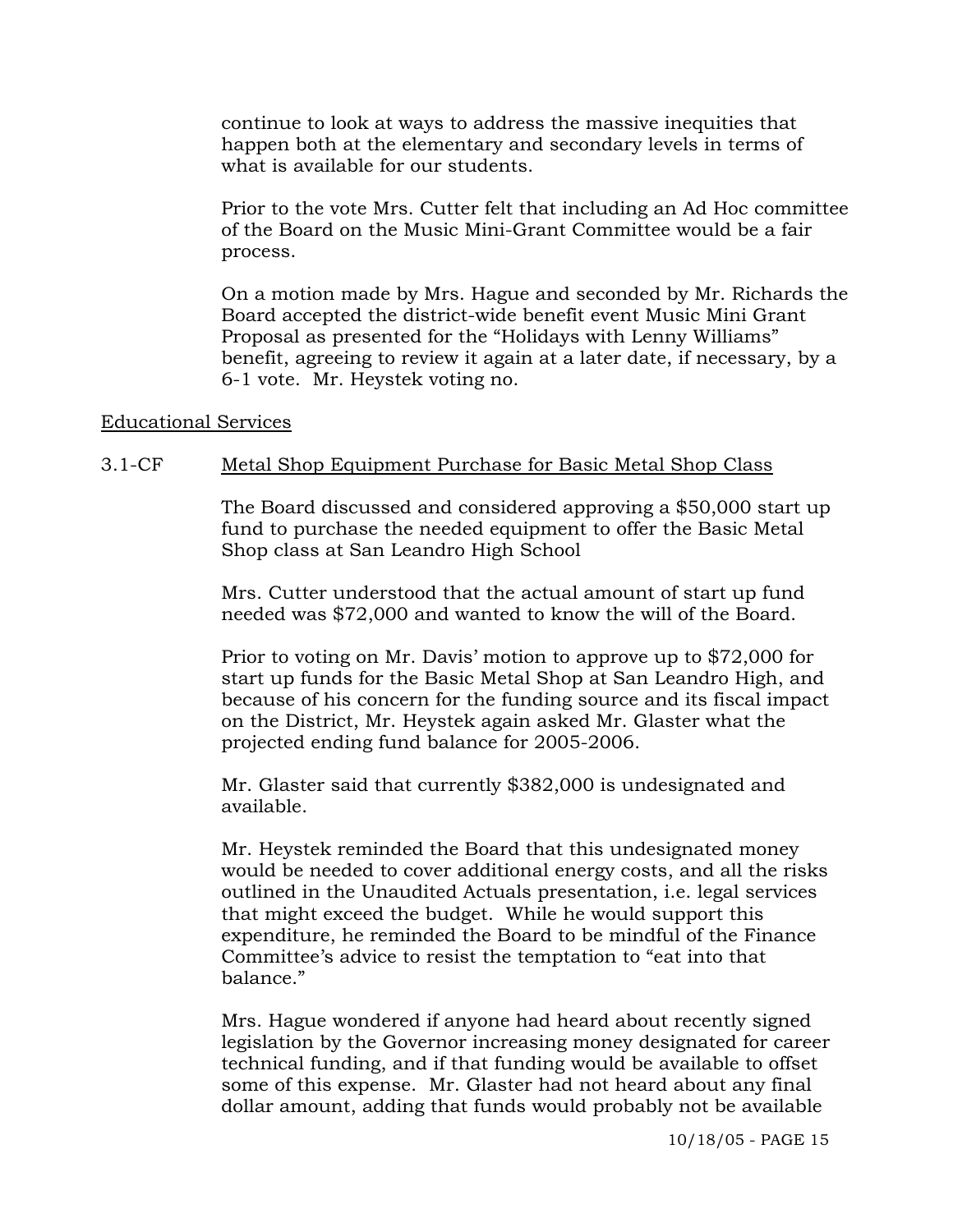until January.

President Cutter appreciated Mr. Heystek's comments, adding that she would support this, reiterating the need to be careful.

On a motion made by Mr. Davis, and seconded by Ms. Perry, the Board approved up to \$72,000 start up funds to purchase the needed equipment to offer the Basic Metal shop class at San Leandro High School by a 7-0 vote.

#### 3.2-CF Community Service Facility Use Fee Proposal

The Board discussed and considered approving the Community Service Facility Use Fee Schedule Proposal and a proposed automatic fee increase to the Community Service Facility Use Fee Schedule which will be linked to the Consumer Price Index (CPI) starting in 2006-07.

In response to Mr. Davis, Mr. Glaster said that all the fees being proposed, including the hourly costs for employees, were full recovery.

Mr. Richards thought that the Board had already approved the automatic increase to the fee schedule based on the CPI when the fees were revised last time.

Mrs. Cutter explained that last time, the fee schedule was adjusted to raise our fee schedule to meet the fees of other Districts.

Superintendent Lim thought the major difference was that custodial services and supplies were now included in the fee schedule.

Mr. Glaster said that the CPI is built into the schedule on an ongoing basis and letters were sent to all community users informing them that the District would be considering a fee schedule increase at this meeting, and that the new rates would be going into effect January 1, 2006.

Prior to voting on the motion, Mr. Cassidy was concerned that the schedule didn't include costs that may be incurred by the District for clean up of the facilities being used by unauthorized people on the weekends. Mr. Glaster said that is was an area that the District continues to address.

Mrs. Cutter felt that this would be something that the City/District Liaison Committee should review.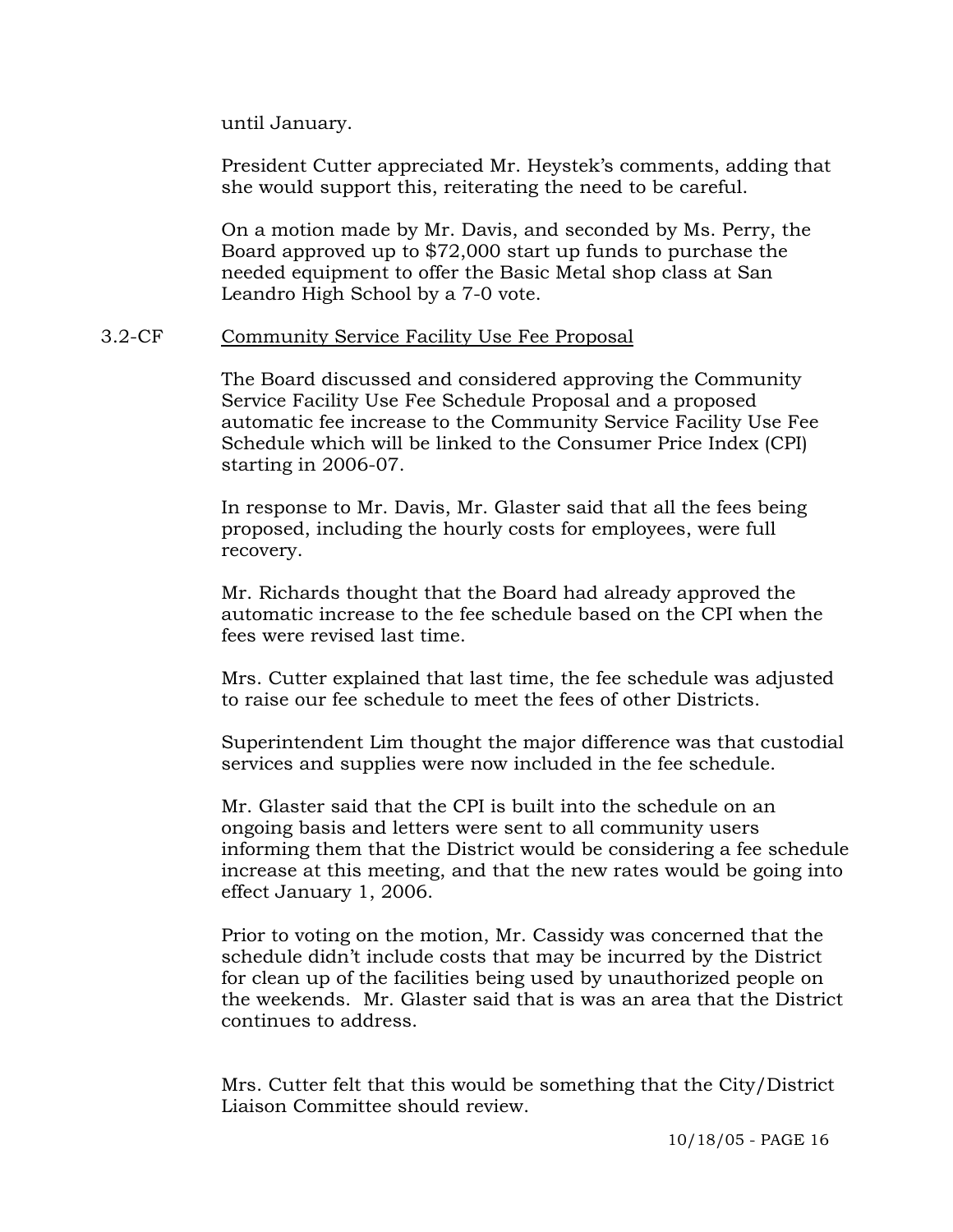On a motion made by Mr. Davis and seconded by Mr. Richards, the Board approved the Community Service Facility Use Fee Schedule Proposal and a proposed automatic fee increase to the Community Service Facility Use Fee Schedule which will be linked to the Consumer Price Index (CPI) starting in 2006-07 by a 7-0 vote.

### **ADDITIONAL SUGGESTIONS AND COMMENTS FROM BOARD MEMBERS**

• Mr. Richards updated the Board on the Vietnam Veterans' plaque display project at the high school that his wife and him have been working on for sometime, announcing that a dedication ceremony, honoring the eleven young men, is scheduled for November 10, at 6:00 p.m. where the new location and display will be unveiled. As part of the ceremony each branch of the military will be represented with a ceremonial folding of the flag that will be presented to Principal Amy Furtado.

With regards to the Lenny Williams event, Mr. Richards said that the program originally began as a private benefit, adding that he is in the process of establishing a non-profit foundation where funds raised for music programs in the area can be filtered through in the future.

- Mr. Davis reminded Board members to order their shirts if they had not already done so. He drew the Board's attention to an upcoming presentation given by Dr. Michael Kirst, entitled "Education and Crisis, Finding the Local Fix" scheduled for November 17, 8-10:30 a.m. at the Oracle Conference Center in Redwood City. He said he would get the contact information to Superintendent Lim and she could include it in her update. He enjoyed his gifts from the Mayor. Mr. Davis said that due to a conflict, he would not be able to attend the December 13 Board meeting.
- With regards to the Veterans' plaque dedication ceremony, while Mr. Cassidy thought it was a great idea and appreciated the work that Mr. Richards and his wife dedicated to this project, he was quite concerned that this had not been a collaborative effort to include the Board and District, since donations made to refurbish the display had been made in the name of the school district, and a special fund had been created. Mr. Cassidy said that this is a wonderful opportunity to promote something good at the high school by bringing the community and media together and hoped that Mr. Richards would meet with the Superintendent and work it out. Mr. Cassidy informed the Board that he had developed a communication piece for the high school newsletter which he circulated by email, and he would like to submit it to the San Leandro Times.

Mr. Cassidy reported that based on the ADA and General Fund budget for last year, our revenue per student was \$6,834, which compared to other districts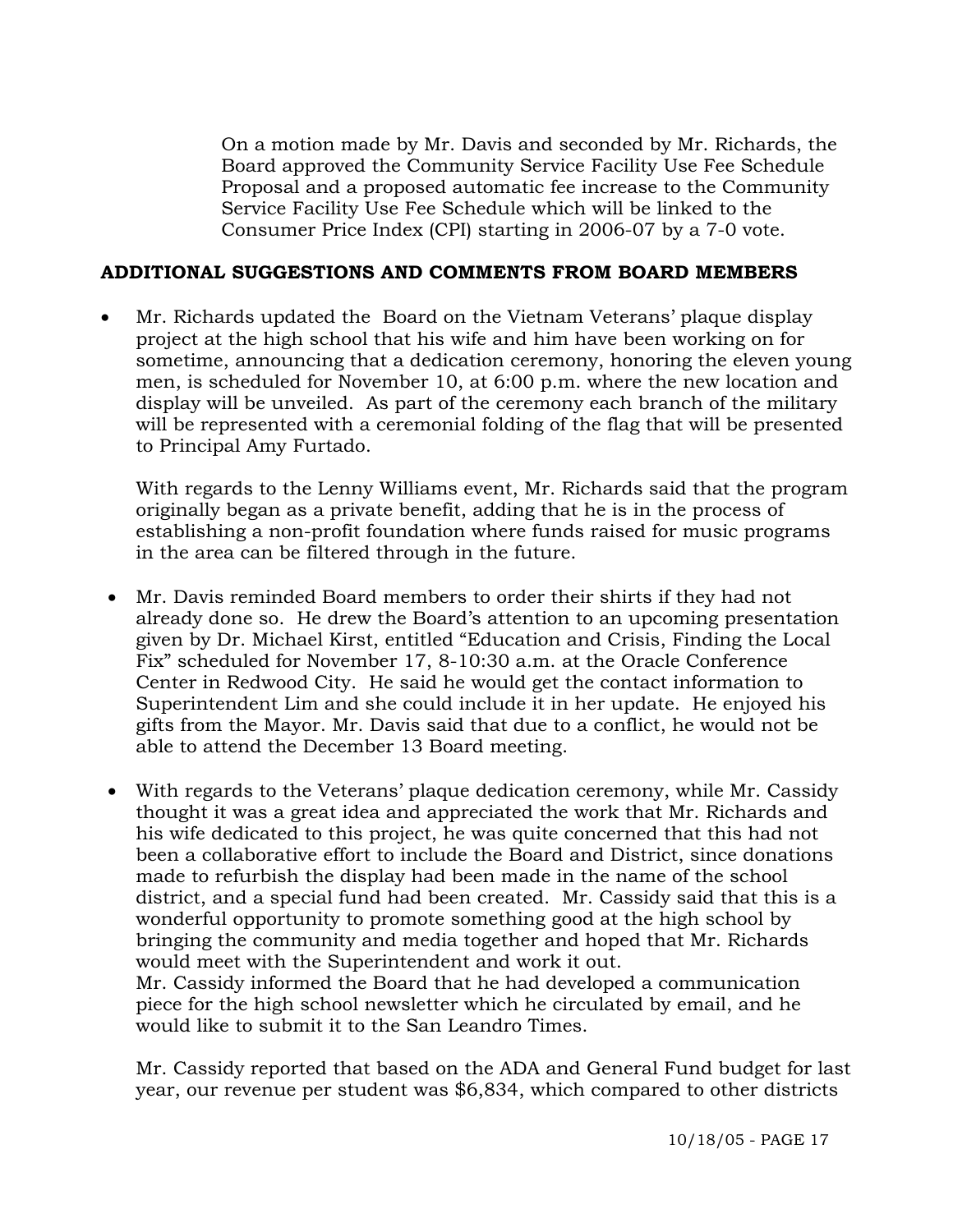is probably still the lowest. While he was glad that we had the Community Forum last night, and he is looking forward to one in November, in order for us to achieve our goals, this number needs to be increased and the only way that we can do that, in his opinion, is through a parcel tax, adding that there is a lot of work that needs to be done, and we need to be sure that we are following the timeline that has been discussed.

- Ms. Perry reminded the Board that the Alameda County School Boards Association would be meeting on October 20, 7:00 p.m., at the Alameda County Office with presentations on Propositions 74 and 76.
- Mrs. Cutter reminded the Board about the Adult School Parent University and asked if anyone was planning on attending. Trustees Perry and Cassidy said they planned on attending. Ms. Perry suggested using the information around financing that was shared at the Community Forum last night as part of their presentation on "Understanding School Finance". Mrs. Cutter said that a letter was sent to the City Council regarding the District representative on the Parks and Recreation Commission, and while the decision had already been made, we would continue to pursue it.